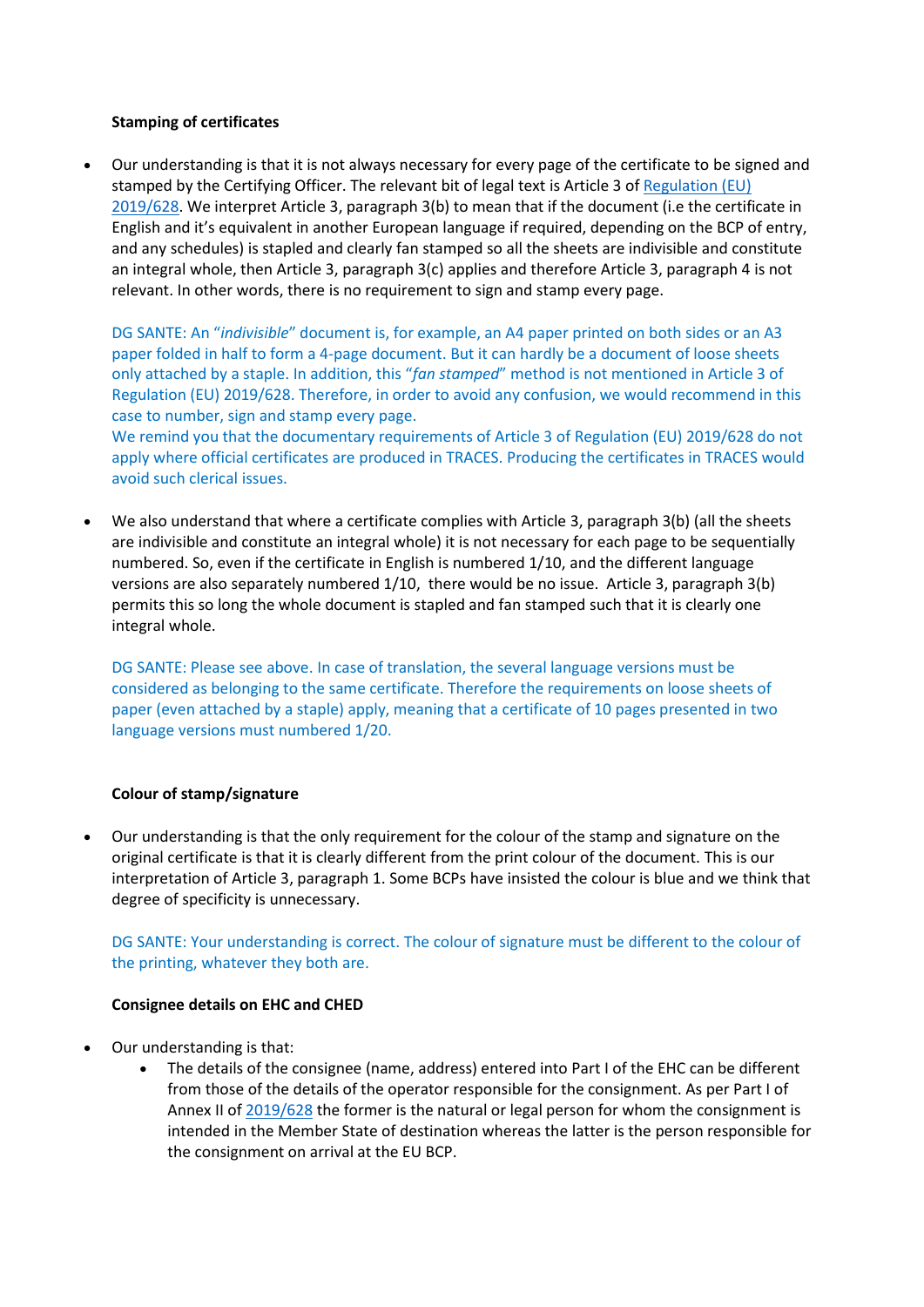DG SANTE: Your understanding is correct, as reflected in the Explanatory Notes about box I.6 of the CHED (Regulation 2019/1715).

That the details of the consignee presented on the EHC should match those on the CHED.

DG SANTE: Your understanding is not correct. As reflected in the Explanatory Notes of the model official certificate (see Annex II to Regulation 2019/628), the consignee details can change after the certificate has been issued. In this case, a different consignee can be entered in the CHED.

 That the address of the consignee included in part I of the EHC and on the CHED could be different from the address of the place of destination, entered separately into part 1 and could be in a different EU member state or in a third country. For example, where a company headquartered in GB are the legally responsible entity for a consignment of product imported to one of their stores in the Republic of Ireland the consignee address could be in GB. If this is not acceptable, would the EU headquarters of the legal entity be acceptable?

DG SANTE: It is technically possible to enter in TRACES CHED a consignee who is not located in the EU (e.g. in the case of transit), but in the case of consignments intended to be placed on the EU market, we expect a consignee located in the EU.

 We understand the point of destination need not be mentioned on the EHC but the operator responsible for the consignment needs to mention it on the CHED as part of pre-notification and if the consignment is to be split at the BCP, the other destinations mentioned in the daughter CHEDs created.

DG SANTE: Where consignments are split at the BCP, Article 5 of Regulation (EU) 2019/1602 must apply. The initial CHED must indicate the BCP as place of destination, and the various, real places of destinations must be declared in the subsequent CHEDs. In such a case, obviously, the place of destination entered in the single certificate (EHC) can differ.

#### **Operator responsible for the consignment to be physically present at the BCP**

 Our understanding is that the operator responsible for the consignment (who might be e.g. an import agent) does not by default need to be physically present at the BCP. Some BCPs appear to be demanding this as standard practice. As per Article 15 and 66 of [2017/625](https://eur-lex.europa.eu/eli/reg/2017/625/2019-12-14) we understand that the operator should at least be available remotely (e.g. contactable but not necessarily physically present).

DG SANTE: According to Article 15 OCR, the operators "*shall assist and cooperate with the staff of the competent authorities in the accomplishment of their tasks*". It is therefore up to the competent authorities to decide which kind of assistance they need. In the event that BCPs do not have their own workforce to handle the loads, they may request the operator responsible for the consignment or it(s) representative(s) to be physically present at the BCP.

It must be noted that the operator responsible for the consignment must be located in the EU territory. If he/she cannot be physically present at the BCP, he/she must take the necessary arrangements so as to provide the necessary assistance at the BCP. In the case where no one could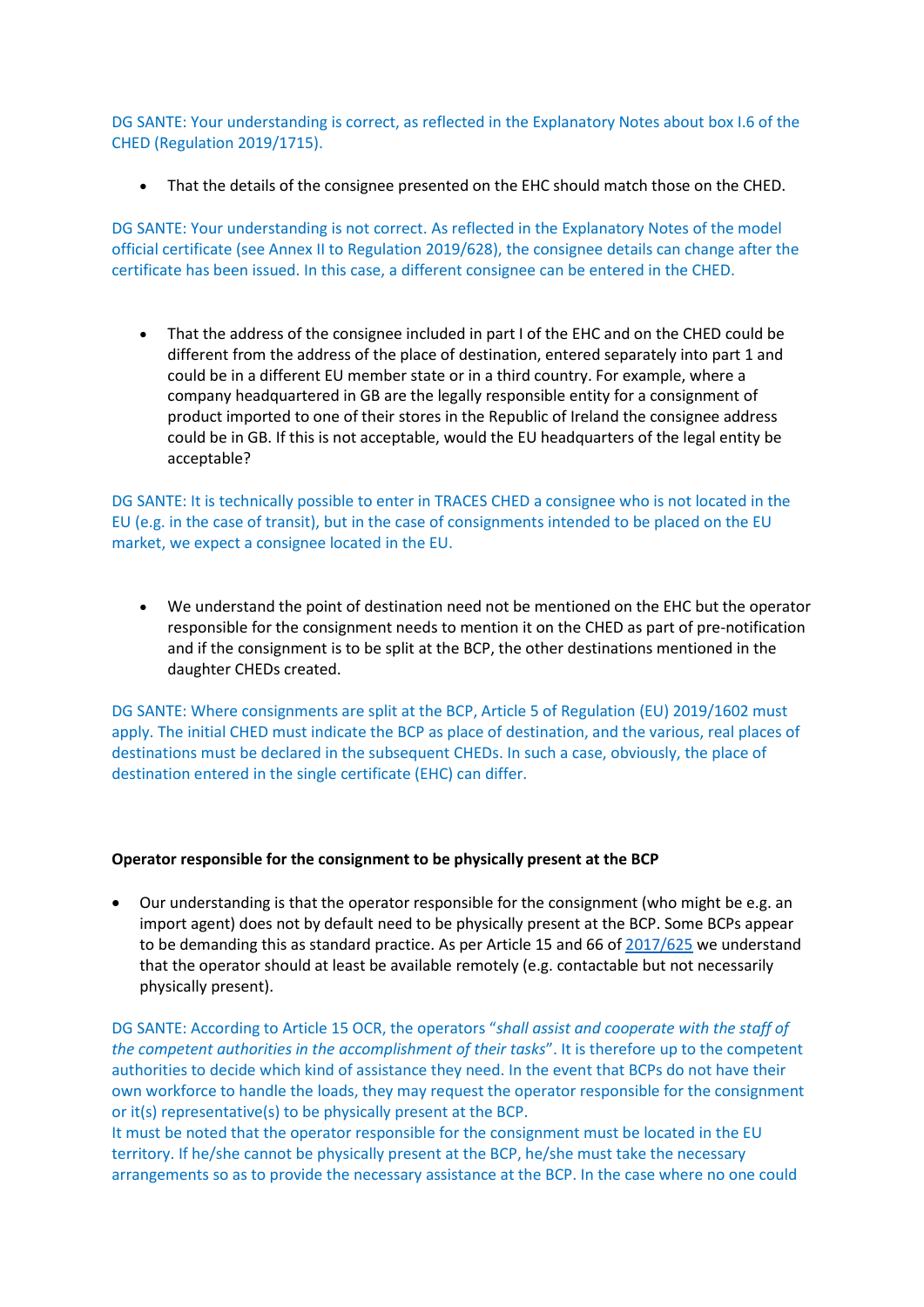assist at the BCP, it might happen that the consignment is rejected if this absence prevents the official controls from being properly performed.

#### **Issuing CHED Pt.2 at the BCP**

 Our understanding is that that each consignment clearing an EU BCP should be issued with pt. 2 of the Common Health Entry document or, if COVID measures prevent this, a CHED reference number. Exporters are reporting that consignments are being cleared without this being issued and then being held by customs authorities in their member state of destination.

DG SANTE: Your understanding is correct. According to Article 56 OCR, the CHED (paper document and/or electronic equivalent must be finalised at the BCP as soon as a decision on the consignment has been taken.

### **Time of departure**

 Our understanding is that entering a time of departure in Part I on the Export Health Certificate is optional for exports of products of animal origin. Some BCPs are insisting that a time is provided. The guidance for completing Part I of the certificate in Part I of Annexe II o[f 2019/628](https://eur-lex.europa.eu/legal-content/EN/TXT/PDF/?uri=CELEX:02019R0628-20190517&from=EN) is clear that a time of departure is mandatory for live animals but that for products, only a date is required.

DG SANTE: Your understanding is correct. As indicated in the Explanatory Notes about box I.14 of the model official certificate (Annex II to Regulation 2019/628), the time of departure is not compulsory for products.

## **Commodity code**

 Our understanding is that the commodity (HS) code entered into the relevant discrete box in Part I of the certificate can be a four-digit code and does not need to be a full ten-digit code. Certain BCPs are demanding that the full ten-digit code is entered.

For example, the certificate for export of fresh bovine meat outlined in Part II of Annexe II of 206/2010 includes the following guidance for the completion of Box 1.19 – 'Use appropriate HS Code: 02.01, 02.02, 02.06 or 05.04.'

We accept that ten digit commodity codes may need to be provided as part of the prenotification undertaken by the importer/import agent but believe that a consignment should not be rejected on the basis of a four digit code being used in the discrete commodity code box in Part I of the certificate.

DG SANTE: Your understanding is correct. The CN codes (8 digits or more) cannot be required in the official certificate (EHC), as only HS codes (max 6 digits) are required here. In any case, the best accuracy for the classification of the goods is expected in the CHED, not in the certificate.